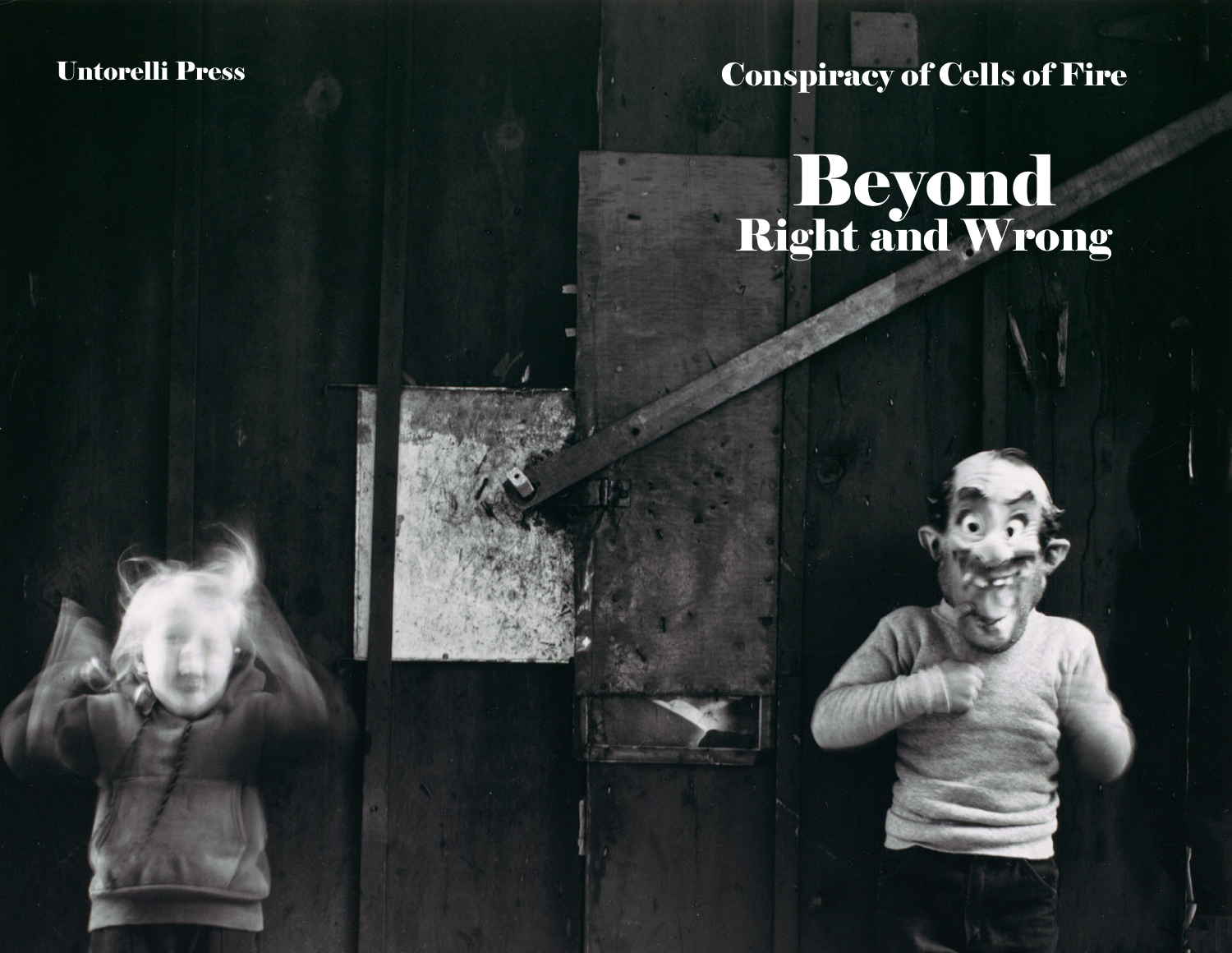Translated by Inter Arma, August 2015.

Untorelli Press, Anarchist Guerrilla Series, April 2017.

The Anarchist Guerrilla Series is dedicated to Darko Mathers, nihilist-anarchist of Dark Matter Publications, who passed away in 2014. For more texts against civil anarchism and for combative anarchy, visit darkmatter.noblogs.org.

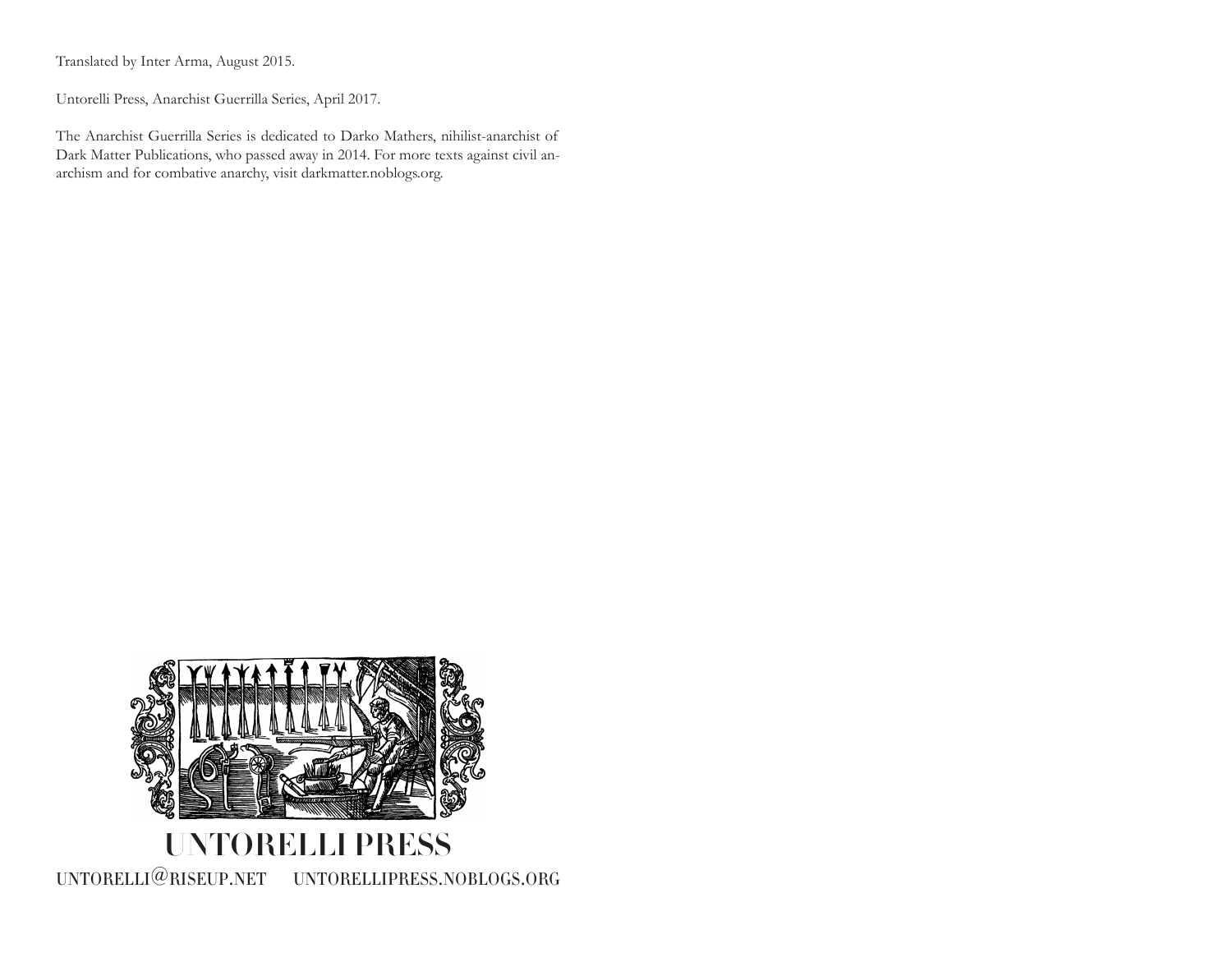

"I don't believe in rights. Life, which is all a manifestation of incoherent forces, unknown and unknowable, rejects the human artificiality of the right. Rights were born when life was taken away from us. Indeed, originally, humanity had no rights. It lived and that was everything. Today, instead, there are thousands of rights; one could accurately say that everything which we have lost we call a right. I know that I live and that I desire to live. It is most difficult to put this desire into action. I am surrounded by a humanity that wants what everyone else wants. My isolated affirmation is a most serious crime. Laws and morals, in competition, intimidate and persuade me. The 'blonde rabbi'<sup>1</sup> has triumphed. One prays, one implores, one curses, but one does not dare. Cowardice, caressed by Christianity, creates morality, and this justifies baseness and begets renunciation. […] Society, on the other hand, modest and clean in appearance, but horribly infected with gangrene throughout its body, makes me vomit, fills me with horror and loathing, kills me.' How I envy the great Bonnot! 'Il me faut vivre ma vie!'<sup>2</sup> / 'It is necessary that I live my life" Bruno Filippi<sup>3</sup>

### *Beyond the right and the wrong…*

#### **FOR ANARCHY**

The most important and nicest things are spoken in the simplest way. Today, though, the reality of our lives is far from simple. So, we often note that the more complicated the words (and boring, at the same time) that "sp though, the reality of our lives is far from simple. So, we often note that the more complicated the words (and boring, at the same time) that "specialists" of political delivery and the "revolutionary" rhetoric alchemists use, the more uninvited their oversimplifications are.

The theorist "rebels" construe the world through the tyranny of their "obvious truths". Their whole rhetorical calcification and their wooden words, that lulls to sleep through their undeviating dogmatism, comes to transfer "social revolution" to an oversimplified version of the eternal fight between the "good" people and the "bad" state, between the "right" and the "wrong" fairytale.

1 [i.e. Christ or Christian values. -*translator*]

3 An Italian anarcho-nihilist who was charged with several armed attacks and was killed by a bomb he carried, on September 7th, 1919, when trying to place it at the "Nobles Club", headquarters of the wealthiest Italian businessmen.

<sup>2</sup> From the known "defense" of the French illegalist Jules Bonnot.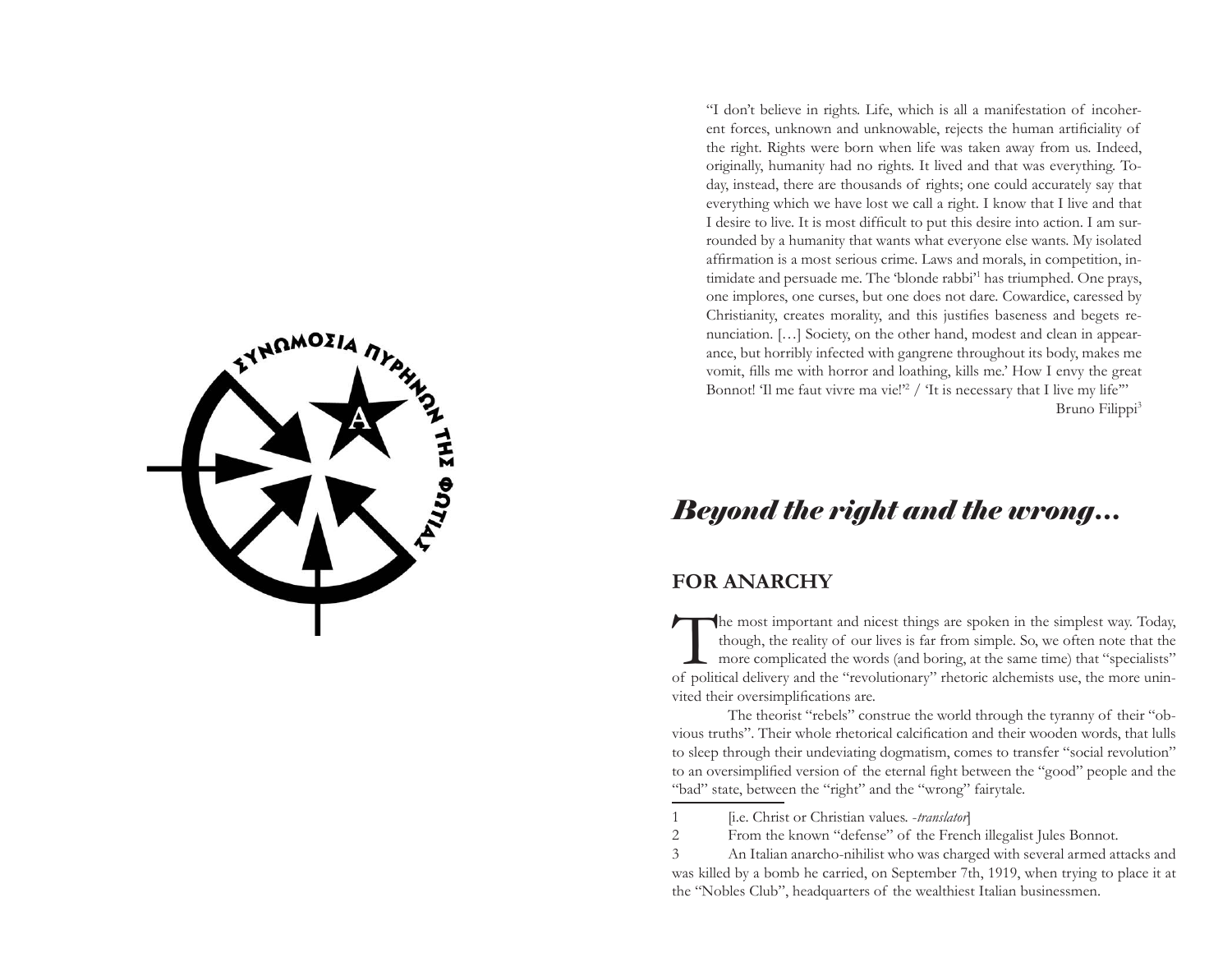#### 2 BEYOND RIGHT AND WRONG

But if things were that simple, why hasn't this fairytale, for centuries, come to an end, with the triumph of the "good" and for all of us to "live happily ever after"?

Especially today, when power is not centralist and abstracted to the king's throne, but, it is spread inside the transparent social factory, both our anarchist words and our actions ought to deepen more and tear up the "religious" missals and the aphorisms of the "good" and "bad" and "right" and "wrong" which lack depth.

Power is not just unfair, bad and malicious, and it is not something which by being 'denounced', even violently, will withdraw for the rebels' rights to be recognised.

Power is a social relationship, a social hierarchical organization model, a way of life management.

In addition to its directorates and its officials, it owns its own preachers, its mentors, its advisers, its jesters, its armed defendants of course, its loyal followers, even its inside objectors – usurpers…

It's not just a "bad oligarchic elite" it is an intricate system of relations that defines our everyday lives.

We know, of course, that if you cut the snake's head, the rest of the body, after a few convulsions, stops… Power, however, has proven to be more like a Hydra.

This is why, while our armed targeting gathers its firepower on the heads of the managers of power and their uniformed mercenaries, our words seek to blow up the social relationships that give rise to power. Let's keep in mind that the phrase "no one is indispensable" goes for power as well. If we don't hit both the heart of the beast (armed attacks against the officials of the power) and the veins of the social machine (criticism and rejection of the submissive mindset), then, maybe, soon, after every attack of ours, we will hear "the king is dead, long live the new king". Because unless slaves, even when they revolt, deeply renounce the mindset of submission, they will soon wish to crown their new king, next to the corpse of the former.

This is why the Conspiracy of Cells of Fire, FAI/IRF and the "political" groups in affinity, that form the stripe of black anarchy, both in the proclamations following our attacks, and in our texts, use heretic, provocative words, that do not comply with the traditions of the revolutionary automatism of the dipole "good – bad", "fair – unfair"… We always have the sledgehammer of rudeness available, in order to shatter the window of the good and innocent society and highlight its guilty silence and frustrating passivity.

Of course, through our criticism we do not aim to build the crystal tower of the "revolutionary" self-admiration. This is why we detest the conceit and the arrogance that we sometimes find in our circles, by people who are alternative artists of nothing, not anarchists of praxis.

Our aim is to disassemble the stereotypes and the prevailing morality that poison our lives, through the small and large representations of informal power

#### BEYOND RIGHT AND WRONG  $\hspace{28mm} 7$

"I am not led by the will of the masses. Nor do I mourn for the sorrows of the people. I never accepted the fate of the slave that was prepared for me, I didn't speak their language, nor imitated their look. I refused to be with the many. My demons never sleep… I always long for the unsatisfied. And when they set fire to the foundations of society, they don't daydream on the ashes. They are seeking wildly for the next scarecrow of authority to surrender it to the stake. They do not get comfortable, nor do they rest, they want war with everything that haunts our lives.

"They say that whoever loves debris, also loves statues. My demons live in the debris because nobody can hide there. The material of which each of us is made, is revealed there. You will find me among them, where the battle is raging"…

> **Conspiracy of Cells of Fire – FAI/IRF** August 2015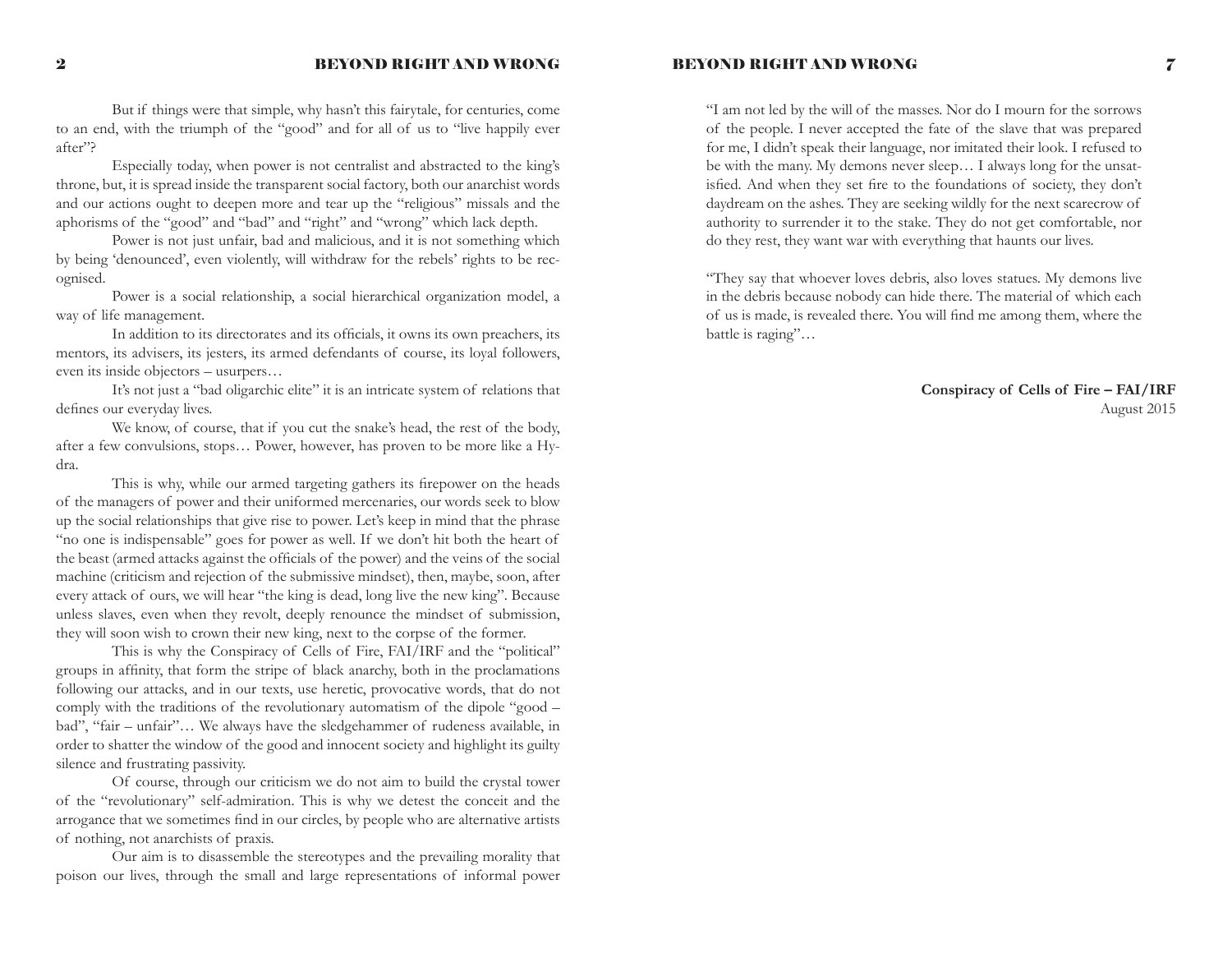means of attack are upgraded, thought gets sharpened and the plan of the destruction of authority and the social machine is promoted.

We know no team can develop those associations of strength in order to decapitate the beast of authority and its products by itself. Nevertheless, even so, the comrades of the group, through their action, free themselves from the conventions of a world that wants us to be spectators of our lives. But if we want to maximize our action, satisfying more and more our desires, we can try to create informal coordinations of individuals, groups and affinity cells which promote the anarchist urban guerrilla. The creation of such a coordination is not subject, in any case, to the crucible of the quantitative centralism, which crushes the autonomy of each one of us. We are not interested in creating a central super-structure which will cause the creation of central committees and informal hierarchies. We are simply talking about coordinating groups and people looking towards the same direction. We are talking about the coordination of desires that become more dangerous when they are communicated and shared by accomplices.

The basic agreement within such an organization is the desire not to be in a moment of truce with the enemy. Without, therefore, waiting for a favorable wind of social change to act, we decide to arm ourselves and turn our lives into a confrontational reality now. So we do not limit ourselves to the anniversal symbolism (this does not mean that we are absent from the days of wrath and vengeance in memory of our dead), we do not expect fixed appointments, waiting for the state to get out of line causing the people to demonstrate, nor are we satisfied by opportunistic street fights with cops, in order to pretend that we've executed our "duty" to the struggle.

This does not make us arrogant to devalue everything from the balcony of an ideological purity. On the contrary, it makes us more prepared to throw ourselves in those battles that we will choose, even in intermediate social struggles, which we think are of interest (i.e. student occupations) without being disoriented by the circumstances.

The compass of organized expression points steadily towards the the intensification of the attack and the diffusion of our theory. The words "anarcho-nihilism", "black anarchy", "anarchist terrorism" are truly dangerous, when tested in the heat of battle.

The constant challenging of the enemy through autonomous guerrilla strikes (using the fan of the diversity of means, but with the constant desire of upgrading to armed guerrilla) and organized aggressive intervention to intermediate social struggles are part of the anarchist war. We say again, that the effectiveness of the strategy will not be measured by the figures of participation.

We want to create the possibilities of acting with people who feel stifled in the social cages imposed on them by authority and want to rebel… Our joy is great in any such new meeting with new comrades who bear the sign of complicity. No matter their numbers… What is important is that the effort is worth it…

#### BEYOND RIGHT AND WRONG  $\qquad \qquad 3$

(family, school, work, relationships).

Our way is a challenge and not a political politeness that caresses the ears of the repressed ones audience, most of whom don't even bother to read a proclamation. An inconvenient truth is more inelegant but it is also more liberating than a pleasant lie…

So, it's not enough to talk about the "rights" of the repressed ones, the proletarians, the "people"…

First of all, the "fair" and the "unfair" is a moral subjectivity of the impression of reality. There's no such thing as an objective scale that defines what's right and what's wrong.

Power and the capitalistic management of it, along with the armed enforcement of their truth, they have their own think tanks, their own arguments, their own culture, their own civilization, their own suggestions of a way of life. Power does not dominate only supported by the power of its arms' barrels, but also by its persuasion and its propaganda.

This is why anyone who makes the mistake to talk about the "rights" of the many, will have to be careful because the interpretation of the "right" as a quantitative measurement unit, will not… prove them right. The right of the many is often the right of the viewers, the consumers, the voters… The anarchist struggle is not about counting participation, nor does it have to do with the majority's right. It is something much bigger than the conflict between the "right" and "wrong"… It is a constant war between different values, a war that bisects society in two parts. One part is the world of anarchy and the other part is the world of power and organized tedium.

In this conflict, several people, who are excluded from the privileges of power, poor and oppressed, stand shoulder to shoulder with their elite rulers' interests. The mass is usually fond of the mediocre, the immobility of habit, the rigidity of prudence and afraid of the new, the radical, the unknown of insurrection.

The bureaucratic sector inside the official anarchism and its communist components use the rhetoric of the "common good" and the "justness of the oppressed ones", thinking there is a conscious proletarian class, which will turn into the basic ingredient of a "social revolution", as long as it has its ears caressed.

We, for our part, want to set the conditions for the creation of a confrontational anarchist affinity between groups, cells and individuals, which are willing to transfer the experience of rupture with the existent immediately, here and now.

This way, a dangerous enemy in the heart of the beast can be formed, aiming at the diffusion of anarchy.

For this to happen, we have to make the conflict with authority permanent, to create a short circuit in the neurons of the system, to exploit and expand the contradictions of society, to provoke social peace, to qualitatively deepen anarchist thought and aggressively upgrade anarchist action, to challenge law and order. To overcome the moral denunciation of the injustices of authority and to prepare the